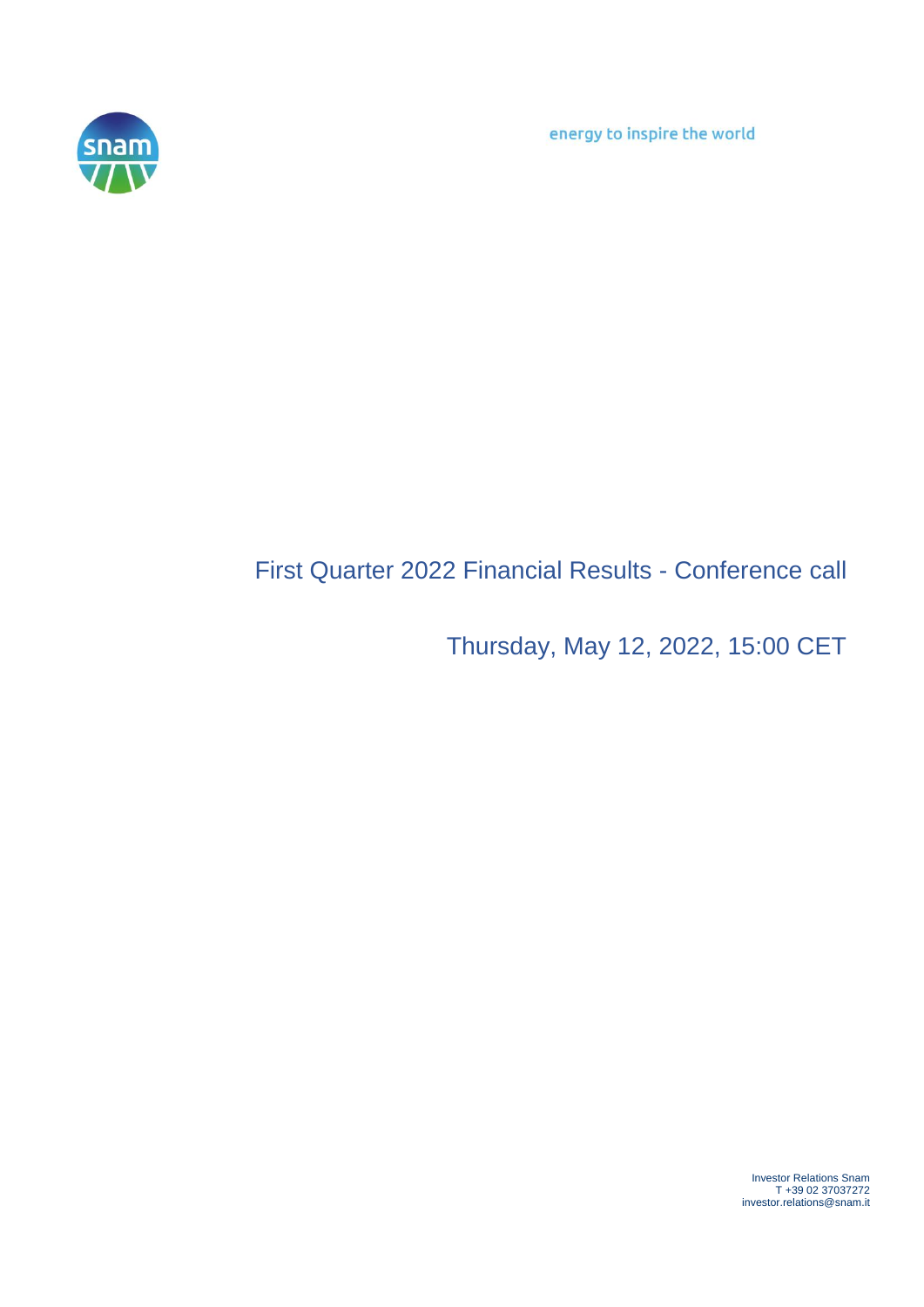

## MODERATORS: STEFANO VENIER, CHIEF EXECUTIVE OFFICER ALESSANDRA PASINI, CHIEF FINANCIAL OFFICER

## OPERATOR: Good afternoon. This is the Chorus Call conference operator. Welcome, and thank you for joining the Snam First Quarter 2022 Financial Results Conference Call. As a reminder, all participants are in listen-only mode. After the presentation, there will be an opportunity to ask questions. Should anyone need assistance during the conference call, they may signal an operator by pressing "\*" and "0" on their telephone.

At this time, I would like to turn the conference over to Mr. Stefano Venier, CEO of Snam. Please go ahead, sir.

STEFANO VENIER: Thank you. Good afternoon, and welcome. I am here with Alessandra and the IR team. Let me introduce myself first. I am Stefano Venier, I have been appointed as Snam's CEO on April 27th, and therefore I am in the office since couple of weeks, I would say. Some of you know that I've spent the last 8 years as CEO of Hera Group the Italian multi utility, but I'm being in this industry since 30 years.

> I have to say that I began my journey at Snam in a moment in which we must consolidate our energy security, while at the same time continue to pursue the energy transition. Snam is ideally placed to contribute to addressing both those challenges and deliver sustainable growth. I give you my brief update on quarter's key highlights, and then I leave the floor to Alessandra for a detailed analysis of our results.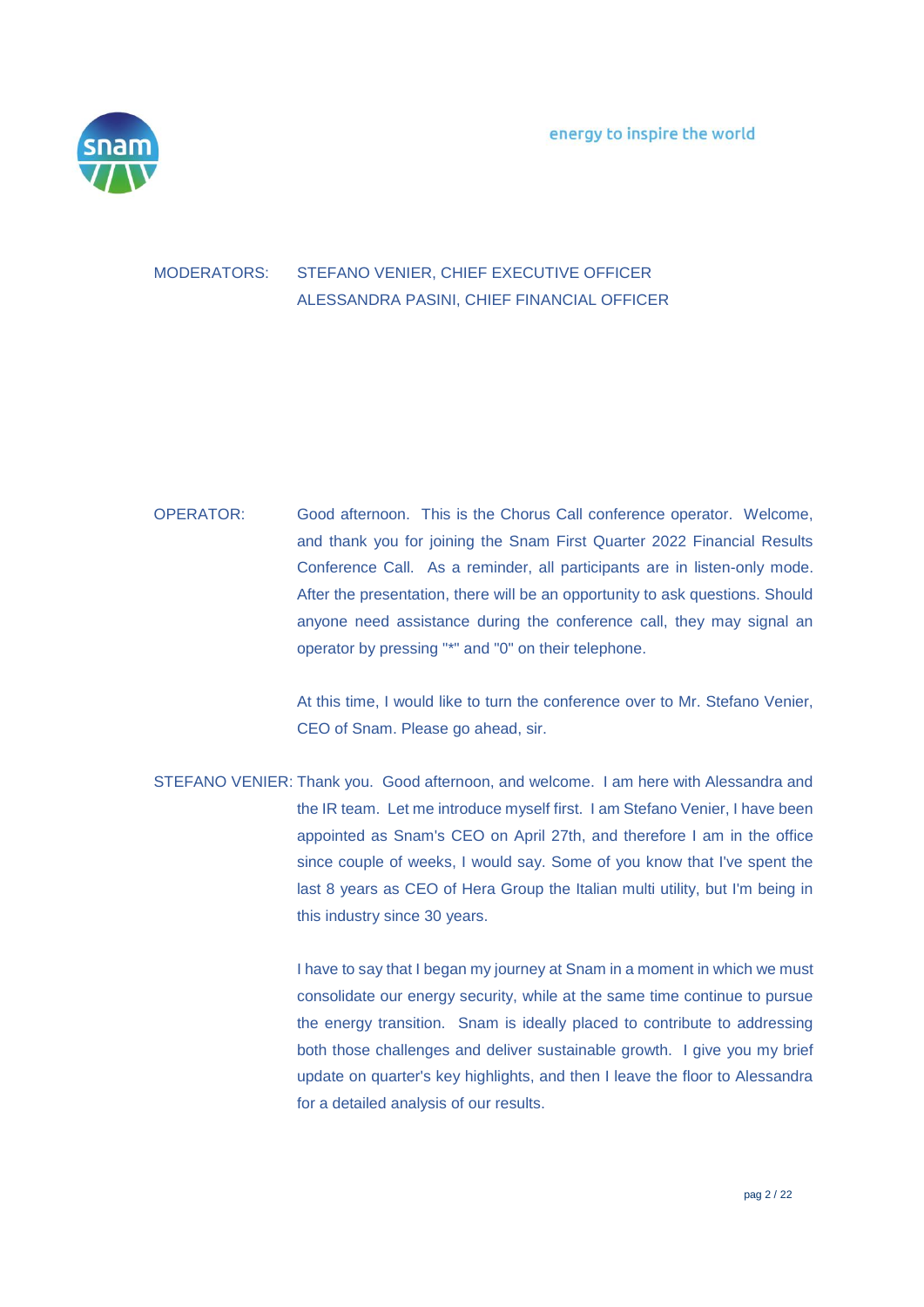

On Page 2, in terms of the market context, we are obviously in an extraordinary situation with continuing gas demand growth, high prices and rising inflation. Gas demand was up 1.3%, mainly owing to lower hydro production in the power sector. Export to North Europe reached a record of 0.9 bcm that is 5 times the previous year's level, confirming the growing role of Italy as a transport hub.

Raw material prices and the cost of energy are driving a strong rebound in inflation. RAB deflator reached 2.1% on full year 2021, with impact on 2023 revenues, well above recent years levels. I would recall that last 3 years average was at 0.6%. Inflation expectation have risen triggering a tightening in monetary policy with an increase in the investment rates and spreads.

In this environment, the mark-to-market of weighted average cost of capital in 2025 is flat versus current level. Policy is supportive of Snam's role both to ensure supply security and to enable the energy's transition as I said.

You will have read that Italian government has mandated Snam to acquire 2 floating vessels for re-gasification of gas. On one we are in advanced negotiation, while we count within the next days to sign a term sheet to start, let's say, an exclusive negotiation for the second vessel. Meanwhile, we are moving to define the framework on full depreciated assets.

As you probably know, on May the 3rd, Arera has given Snam a mandate to define and certify a methodology to determine which pipes need to be substituted and which can be continued to be operated, which is a very positive step forward, to ensure the long-term health and viability of our assets.

Snam continue to provide its essential service to the country, while working to increase supply security. Italy has a relatively strong position, thanks to ample transport spare capacity and large storage facilities. As far as storage is concerned, we are at 42% full as of today, also thanks to the gas injected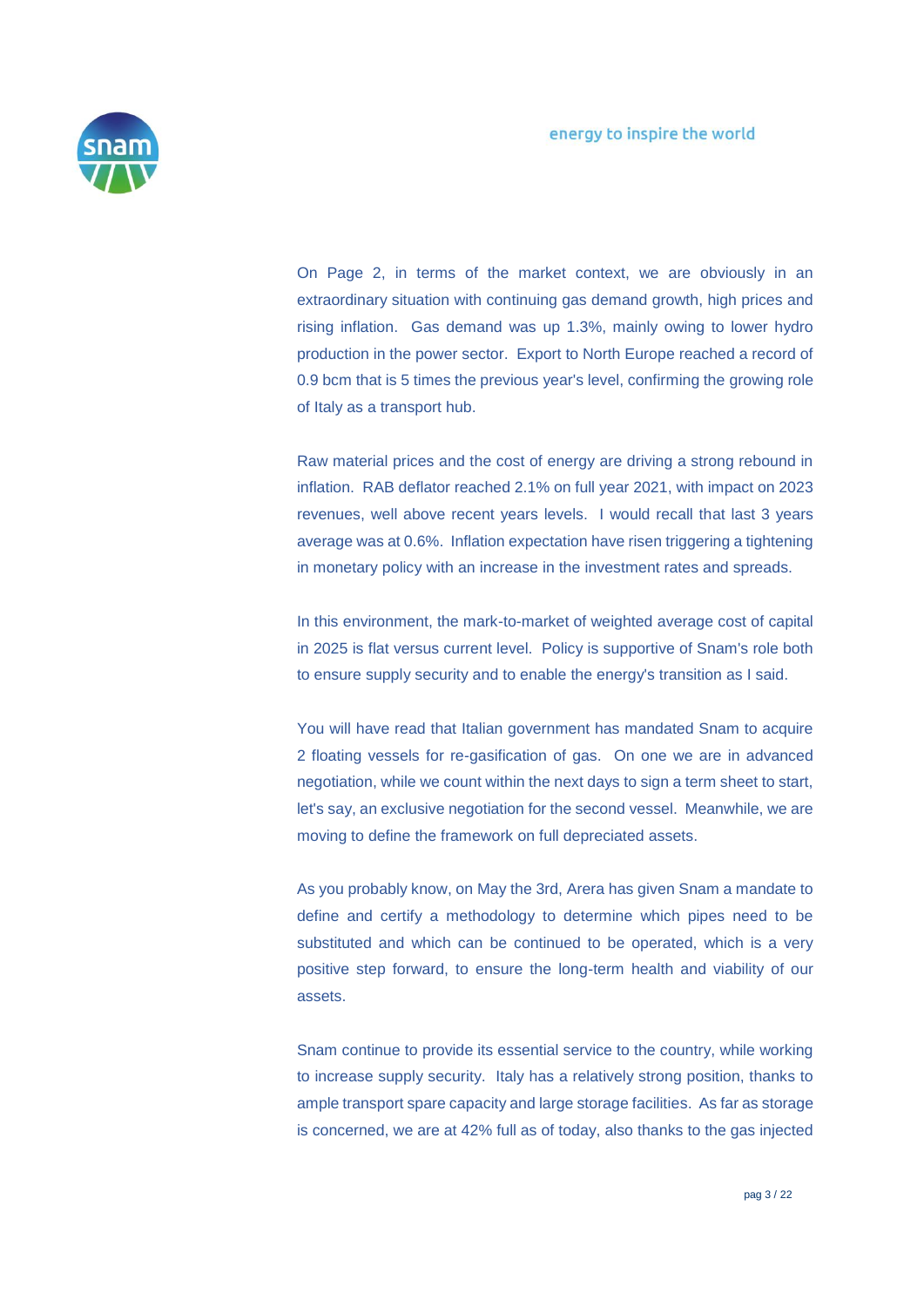

by Snam that, on ARERA request, has stored the operating volumes needed for the year in April, thus supporting the infilling before the winter.

In this context, we have delivered very strong results. EBITDA is up by 5.2% year-on-year, and adjusted net profit is up by 3.8% year-on-year with higher RAB based revenues and incentives and the strong performance of associates, offsetting in that sense the impact of the reduction on weighted average cost of capital.

Net debt reduction vis-à-vis versus year end was driven by a temporary working capital swing. We have reached about 65% of sustainable funding further progressing toward a target to reach more than 80% by 2025. We continue to make progress on our business, investing €223 million mainly in maintenance, replacement and development, referring to new connections of bio gas and the CNG plants.

We have executed a first tranche of the agreement with Asja at the end of 2021, by acquiring 2 plants for a total consideration of about €70 million and we are working with De Nora to apply by autumn for the resources made available by the National Relaunch Plan and IPCEI for H2 technologies.

On Page 3, to have, let's say a global picture on the market integration and security. The current drive to increase supply security and accelerating energy transition plays well to Snam's portfolio of assets. Our associates are located in strategic regions which enables us to diversify risks and capitalize on opportunities.

LNG will be key to Europe's supply diversification, so it will require leveraging the large spare regasification capacity in the Iberian Peninsula. This is promoting the relaunch of the so-called Midcat project which would increase by 8 bcm the interconnection capacity with France. The investment are also consistent role with the development of the European hydrogen backbone.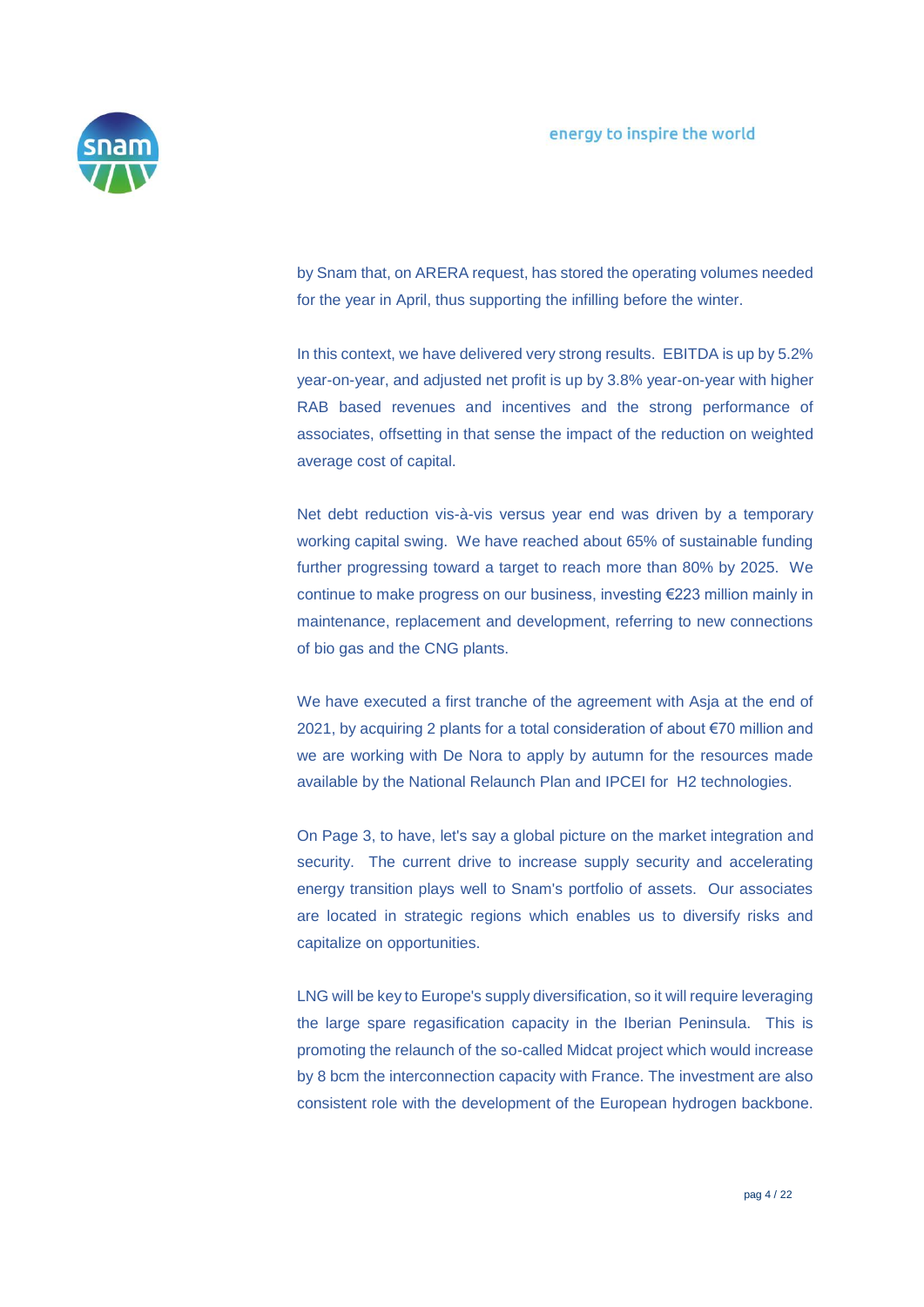

Our associate Terega could be involved with a potential investment of around €400 million.

In addition, an MoU has been signed between Snam and Enagas to jointly mandate a technical feasibility study for a potential construction of an onshore pipeline by 15 to 30 bcm connecting Spain to Italy to diversify gas supply for Italy and Europe.

The Greek government has submitted projects to EU in the context of repowering EU which includes the following projects to increase the system flexibility and the ability to supply Balkans which strongly rely on Russian gas. First, increase of storage capacity on ready-to-sell LNG terminal through the installation on floating system, that will enable to use the terminal at full capacity, that is 7 bcm versus the current 2.5 bcm that has been reached in past years, enhancing the optimization of the cargos of unloading scheduling; second an overall upgrade of the pipes and compressor station to provide more flexibility in the transportation of increased natural gas flows also versus neighboring countries. In addition, DESFA acquired at the end of last year the 20% stake of the Alexandroupolis LNG terminal which is expected to be operational by '23 with a capacity of 5.5 bcm.

TAP has worked at full capacity in the first quarter of 2022, covering nearly 10% of the Italian demand. By the way, April topped the record in those deliveries. There is an ongoing market to expand the capacity with the binding phase expected to expire by year end. This could bring to…up to an additional 10 bcm of gas into the market within the next years.

The interconnection in UK is performing ahead of expectations, given its strong utilization in light of the gases spread which has supported export flows from UK to Europe. TAG and GCA are the most exposed to Russian gas given the weight of Russian volumes and TAG role of transitory through to Italy. Nevertheless, we consider the assets to remain strategic given the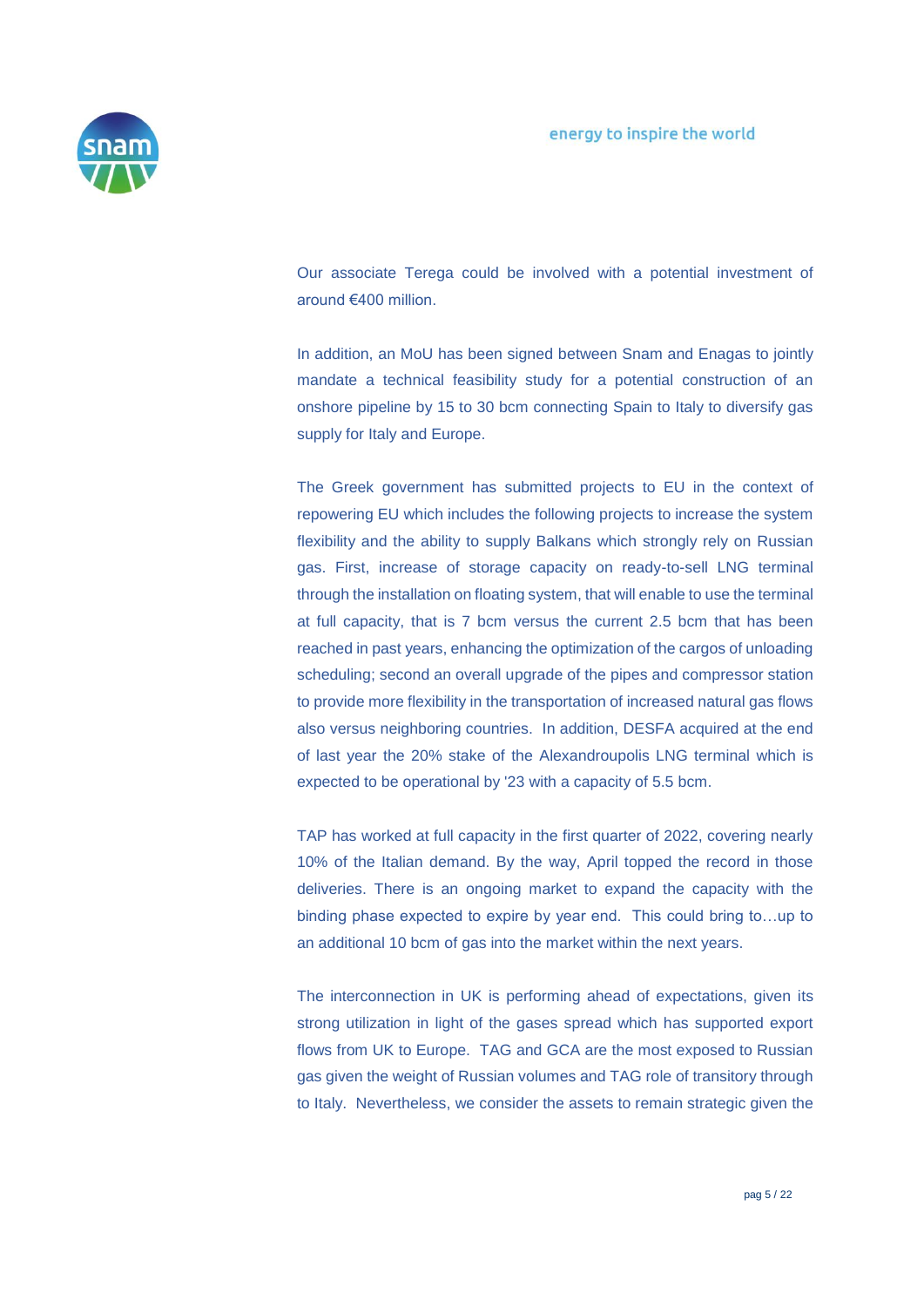

possibility to work in reverse flows from Italy to Austria and to provide the European market with gas today and hydrogen in the future.

Finally, our recent acquisition of stake in the Transmed pipeline with closing expected in Q3, strengthened our position in the increasing important route from North Africa that is becoming even more important according to the recent agreement that ENI and Italian government has reached with the Algerian government to increase the export by 9 bcm within the next couple of years.

So now I will hand over to Alessandra for a closer look to our results.

ALESSANDRA PASINI: Thank you Stefano. EBITDA for the period was €588 million, up €29 million versus last year. This was reached despite the effect of the WACC review that has been applied starting from January 2022 and which implied €32 million cap between our transportation re-gasification, and storage revenues.

> The WACC revision was more than offset by €28 million increase in regulated revenues, mainly attributable to the tariff RAB growth for more than €10 million, the positive commodity effect of €8 million that is due to the good volumes commented before versus the reference volume level that was set 2 years ago and also thanks to the record export volumes, as well as, an increase in the output based incentives up plus €7 million mainly due to the default services provided during the quarter as some shippers went under financial stress.

> Input based incentives were down by around €2 million in line with the expected phase out. €33 million one-off contribution from the sale of past year gas on excess inventory. The sale was made in the fourth quarter 2021 on a forward bay to make the gas available to the system in January 2022.

> Fixed cost rose by  $E$ 7 million, this is partially due to phasing effect, mainly referring to lower capitalization to be recovered in the next quarter and the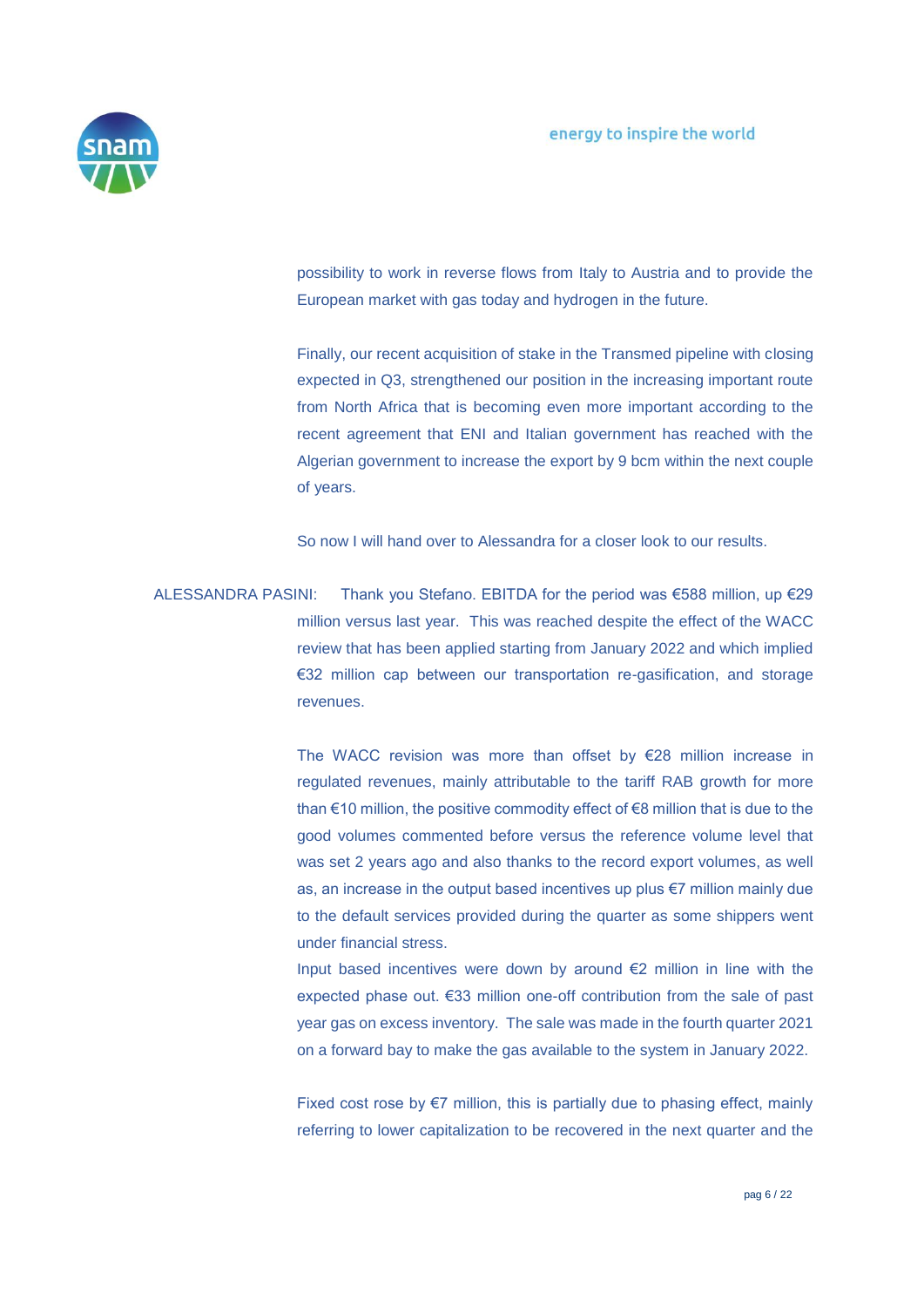

remaining refers to higher utilities costs. EBITDA of new businesses increases by  $\epsilon$ 6 million versus the first quarter of 2021 and the growth is mainly attributable to the strong performance of energy efficiency, mainly thanks to the residential business.

Moving to our net profit. The net profit for the period was €325 million up €12 million versus last year. Interest expenses were slightly higher, driven by gross cost of debt that moved from 0.8 on a full year basis 2021 to 0.9 in the first quarter. This is due to the issuance of a new €1.5 billion of sustainable linked bond in January '22 at a marginally higher rate than 2021 average cost as well as lower treasury management optimization opportunities, as a consequence to lower debt level as an effect to temporary positive working capital.

It is worth noting that the bond issuance was executed with a very good timing and covered large parts of the funding plans for this year locking in competitive cost of an average of 1% for a 10-year maturity compared to current condition. That would be close to 3% for a similar tenor bond.

Associated contribution was higher by €10 million, mainly due to the strong performance of our interconnector UK associate that is already close to its maximum yearly potential contribution, thanks to higher export flows supported by gas prices spread and greater LNG availability in UK, which is an effect we already saw in the last quarter of 2021.

> The very strong results of the De Nora are driven by revenue growth, thanks to good performance of water and electrodes coupled with an increase in profitability and very strong fixed cost control, as well as, a very robust backlog which paves the way for another strong year. These effects were partially offset by the expected decline of DESFA due to lower regulatory tariffs and higher energy cost, those recovery will occur from 2023 based on the Greek regulation. The average tax rate for the period is circa 23.5%.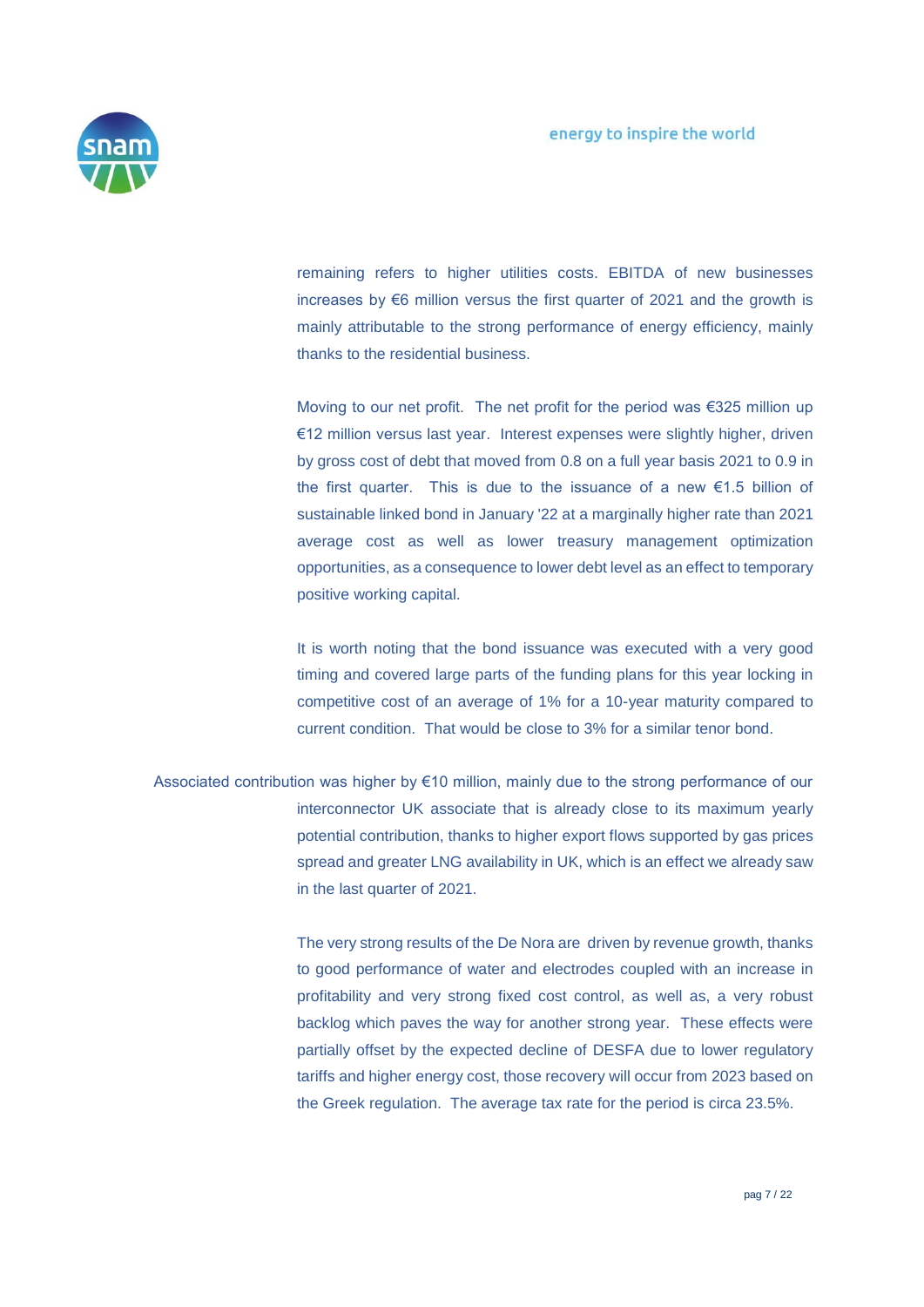

Turning now to our cash flow, the cash flow from operations for the period amount to €1.7 billion, including €1.2 billion of cash generation from changing working capital. The strong positive effect is temporary and we do expect a reversal in the next quarters.

As we have previously explained, from January 2020, Snam is responsible to cover gaps between intakes and off-takes of the distribution network, buying and selling gas on a daily basis at market prices. Moreover Snam operates as a default service provider, meaning that it is required to supply gas for a limited period of time to customers whose shippers lost the commercial conditions to operate in the market.

These activities can generate temporary working capital swings due to the time-lag of reimbursement without any impact on our P&L except for interest income due in case of delayed by customers benefiting for this service. Snam can benefit from some output-based margin from the default service as occurred in this quarter.

In March 2022, the change in working capital was mainly the result of €1.2 billion for a cash generation from balancing and settlement activities that include the collection of receivables for around a  $\epsilon$ 0.5 billion related to gas purchase carried out in the last month of 2021 to cover shippers short position in the market and increase in payables for almost €900 million related to Snam gas sale to balance shippers that were long positioned in the first 3 months of 2022.

Additional cash generation due to the increasing shipper deposit as a result of the increase in gas prices and a small positive balance of the settlement activities for something more than €100 million. This was partially offset by an increase in the receivable related to the default service that I commented before for almost €300 million.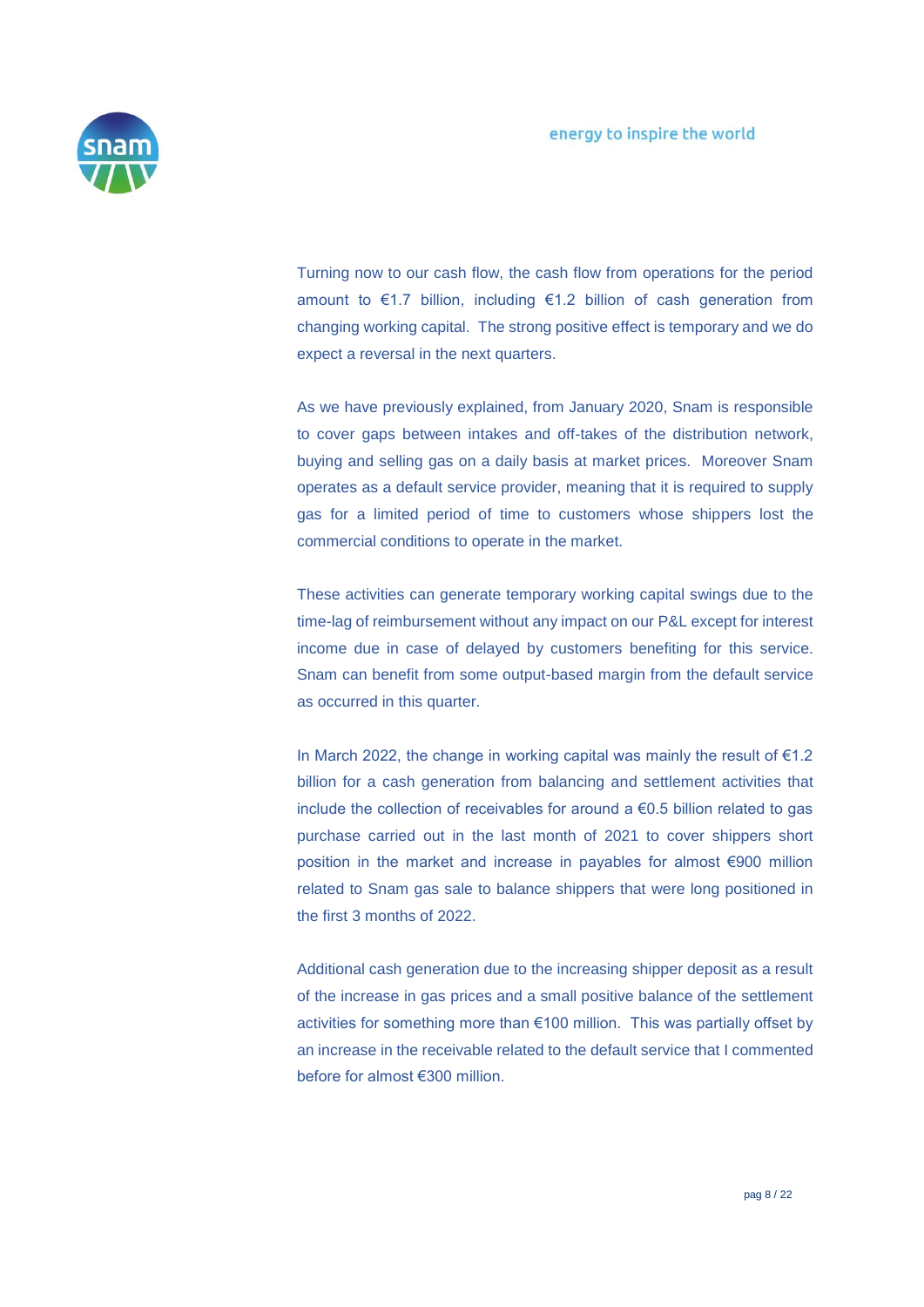

Amongst other minor changes, we also experienced some absorption of cash from energy efficiency due to the growth of the sales of the deep renovation line of business as expected.

Other outflows of the period have been the net investments related to our CAPEX plan, as well as, CAPEX payables in addition to the cash out for the acquisition of our Anzio and Foligno plants as part of the broader Asia agreement. The interim dividend paid was €344 million.

Thank you for your attention. Stefano and I will now be pleased to answer any questions.

Q&A

OPERATOR: This is the Chorus Call conference operator. We will now begin the question and answer session. Anyone who wishes to ask a question may press "\*" and "1" on their touchstone telephone. To remove yourself from the question queue, please press "\*" and "2." Please pick up the receiver. when asking questions. Anyone who has a question may press "\*" and "1" at this time.

The first question is from Harry Wyburd, Bank of America. Please go ahead.

HARRY WYBURD: Hi there, good afternoon, everyone. Thanks very much for taking my questions and welcome to the new CEO. 3 for me, please. The first is just on the sale of past year's gas inventories, which benefited the Q1 numbers. I just wondered if you could give us a bit of an explanation of what happened there, because I guess we're quite unused to it, Snam being not sensitive to pricing or volume. So I just want to understand whether you are able to generate a material increase in earnings. So that's the first question.

> And the second one is given, you've had a better performance in the UK [indiscernible], why didn't you increase your net income guidance slightly or is it now just a sort of lower bounce for net income guidance for the full year?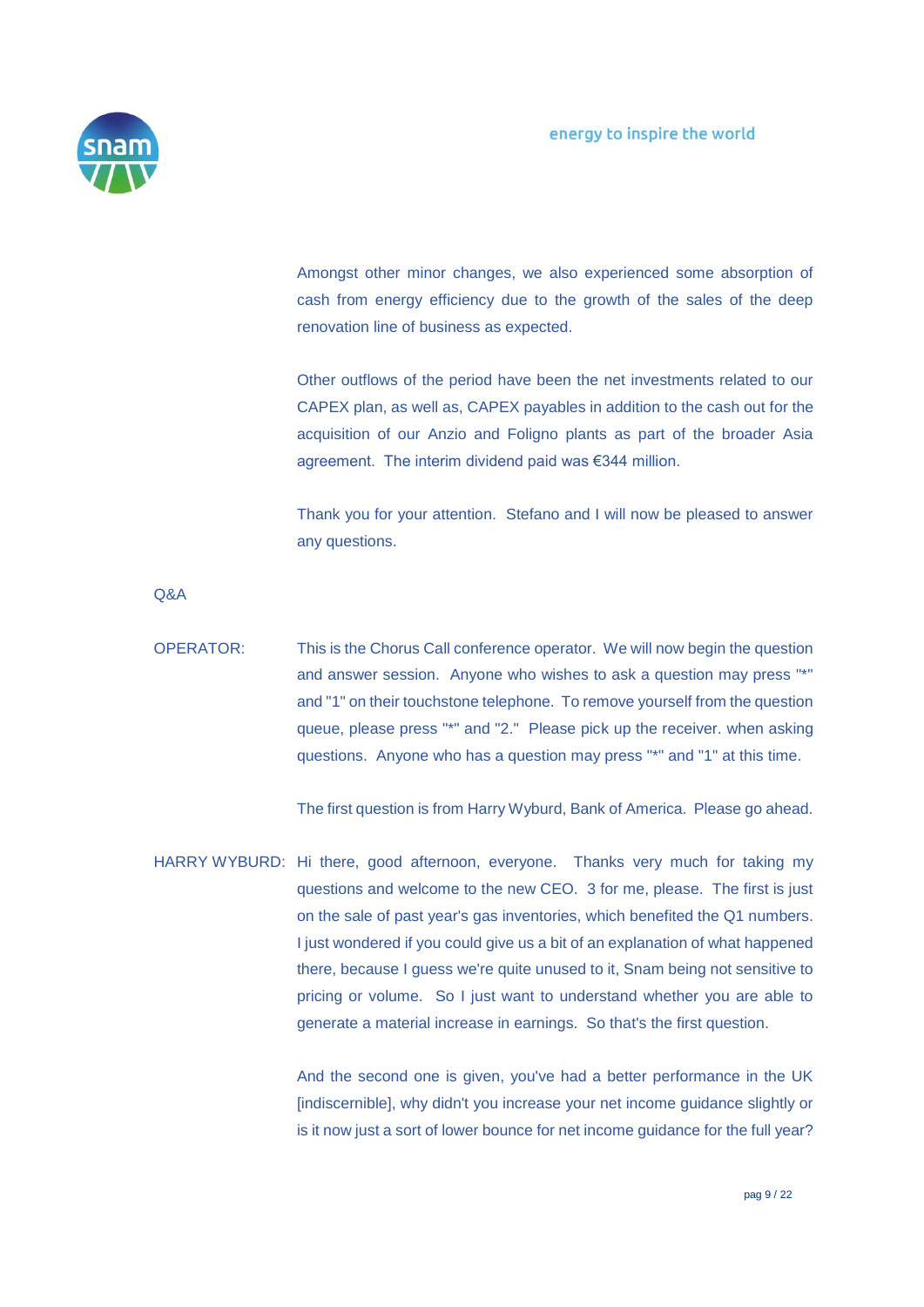

And then the third one, I guess, the new CEO, is probably a bit too early to ask what your kind of strategic views will be given, you've only been in for a couple of weeks, but I wondered will…do you plan to have a Capital Markets Day or Strategy Update or something like that later in the year? When can we expect to hear on what your view is visionary for Snam? Thank you.

ALESSANDRA PASINI: When it comes to the gas inventories, this was a really unique phenomenon. So you shouldn't be concerned about volatility. As a result of past management of gas losses in the system, we had accumulated a small excess of inventories that is not required for our operational activities. And as a result of having now a very clear situation on that we just took the decision or make those gas volumes available to the system on a month that typically is a good month for providing liquidity. And that's simply why we decided at the end of last year to do what something was…that was done…let's say due to be done, but we had never had and we will not be having in the future excess inventory.

> So this is really a unique phenomenon that was the result of a very peculiar situation emerging for the prior 2 years, I would say. And so, it's really a true one-off in this sense.

> I think that when it comes to the guidance, you should recall that we had anticipated some contribution from output based incentives related to the replacement for 2022, which as you could guess from the publication from ARERA that has taken place on the 3rd of May, it's unlikely to be happening in 2022. So, on one side, take that into account as a minus and you take the contribution of the one-off on gas sales on the other. We are consistent with what we told you before in terms of a guidance of €1.1 billion.

OPERATOR: The next question is from Javier Suarez with Mediobanca.

STEFANO VENIER: Just a moment. Sorry, I had a question. I need to reply. That is about. As you said, I'm in the office since couple of weeks. But of course, as I said,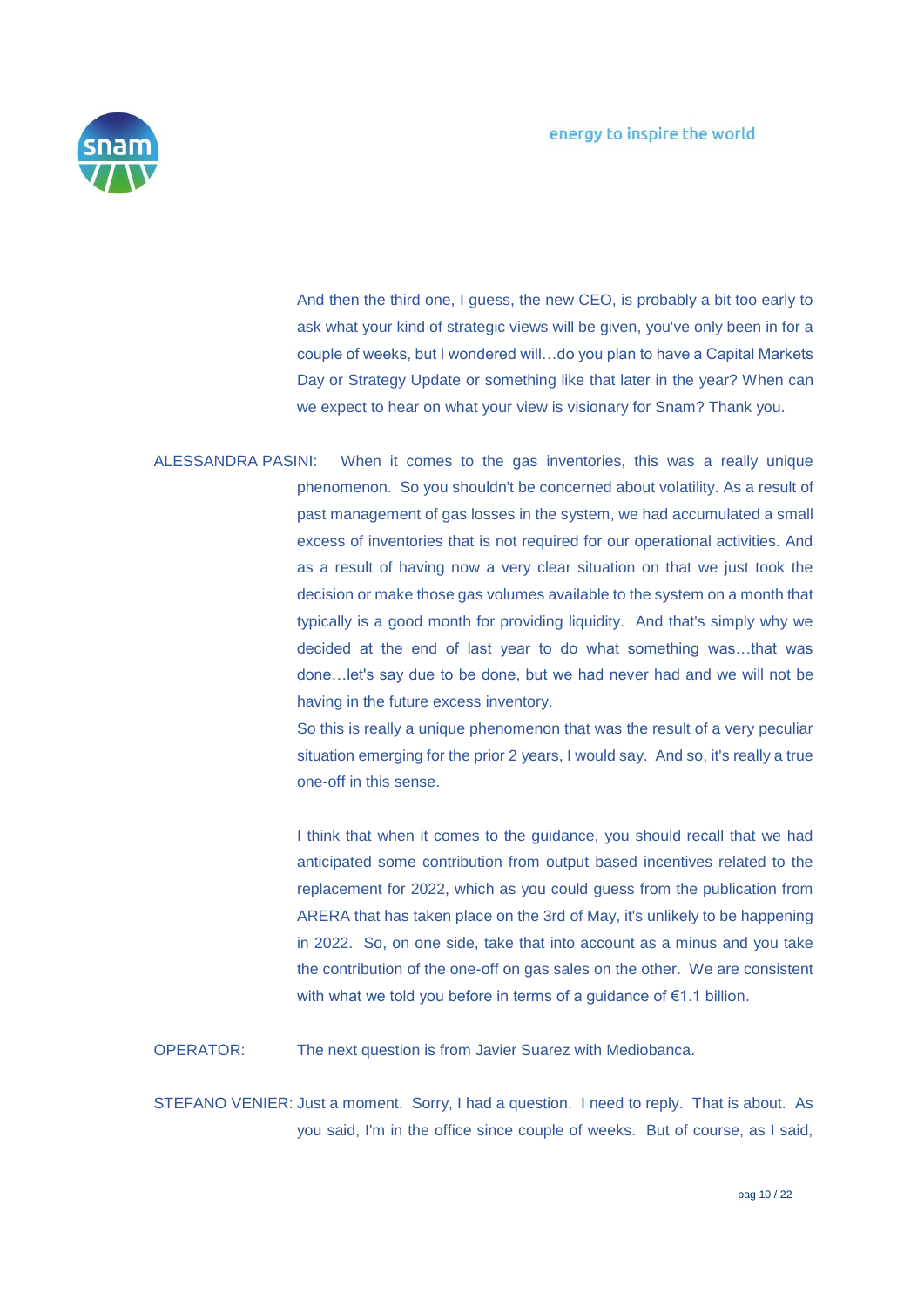

I'm in the industry since 30 years. So, the situation is really let's say evolving. I would say. As I told you there are…there is a significant effort now we are devoting to secure those 2 vessels for the re-gas and to try to put on stream as soon as possible reasonably, we count the first next year. And the second in 2024, this is certainly one of the things we are reviewing. Therefore, I think that for time being the strategy of the company is the one that I mentioned in my introductions and that is working for security of gas, focusing on the investments on the core infrastructure that now is required. And of course, supporting the long run of the transition, as you probably read in the press release, we we will make an update of the Business Plan by January next year. Rest of the year will be therefore dedicated to capture some of the facts that are ongoing. The latter was mentioned by Alessandra that is also this review on according to the last the last ARERA document, consulting document, so there are many things ongoing. We will keep you updated. Of course, we will have other 2 interim period that will represent the opportunity to keep you updated on what is going on.

STEFANO GAMBERINI: Okay. Many thanks.

OPERATOR: The next question is from Javier Suarez with Mediobanca. Please go ahead.

JAVIER SUAREZ: Hi, good afternoon and congratulations to the new CEO. 3 questions from me as well. The first one is a follow-up on the guidance for 2022. You have explained the offsetting factor of lower output base incentive compensated by a higher contribution from the gas disposal [indiscernible] the guidance also confirmed in terms of net debt on CAPEX by the year-end. I think that in the latest [indiscernible] you mentioned something like €13.8 billion of debt and then €1.5 billion. I know that there are several moving pieces here. But any guidance on these 2 numbers would be useful?

> Then second question is on the…obviously, there are plenty of CAPEX opportunities related to the necessity to redesign the European Gas Sector. So can [indiscernible] an order of dimension of the CAPEX opportunity that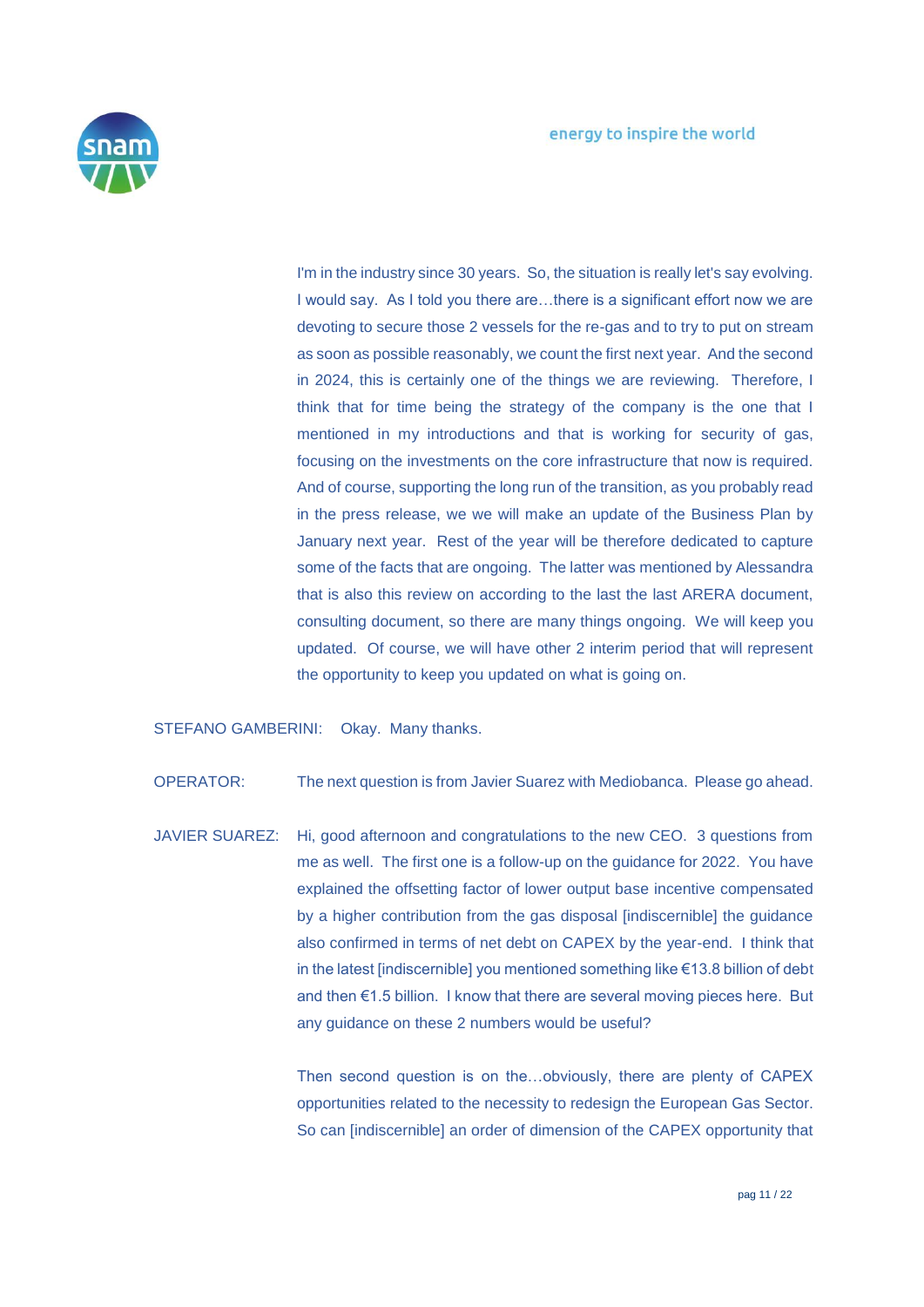

they are direct interconnection with the Spain would imply for a company like Snam or another dimension of the additional capital you foresee as a consequence of our significantly different geopolitical scenario. And also can you help us to understand when do you [indiscernible] the company will start to invest on hydrogen related opportunities.

And the very last question is on the mandate by ARERA on a proposal on how to remunerate the fully depreciated assets. You can give us fair views on how do you [indiscernible]. Many thanks.

- ALESSANDRA PASINI: So Javier, on the guidance of net debt, you will have seen that the first quarter has the very strong positive cash flow coming from tariffs related item, which as I said, we expect to revert. We are currently confirming our CAPEX plan, absent new things on which as Stefano mentioned. We are working on the FSRU. So without considering that we confirm what we said before, we expect the reversal of this items and effective to land based on the same CAPEX plan on the same net debt guidance that we indicated before.
- STEFANO VENIER: Hi, Javier, thank you. Thank you for your message in beginning. About the priorities and the opportunities across Europe. I think, we will look forward to see the new repower EU document that will be released within the next I think 7/15 days. In that document we will see the final conclusions in terms of priorities that Europe is setting to on one side to let's say reduce the dependence or say try to zero, the dependence on Russian gas. And on the other side, the initiatives that will be promoted supported eventually even with let's say some funding to increase and enhance the interconnection between countries.

As far as, Snam is concerned, I mentioned the opportunity to work on the relaunch of the project called MIDCAT between Spain and France. That is a sizable investment that, as far as, the entire projections is concerned is  $\epsilon$ 3 billion, the part related to Terega as I mentioned was €400 million and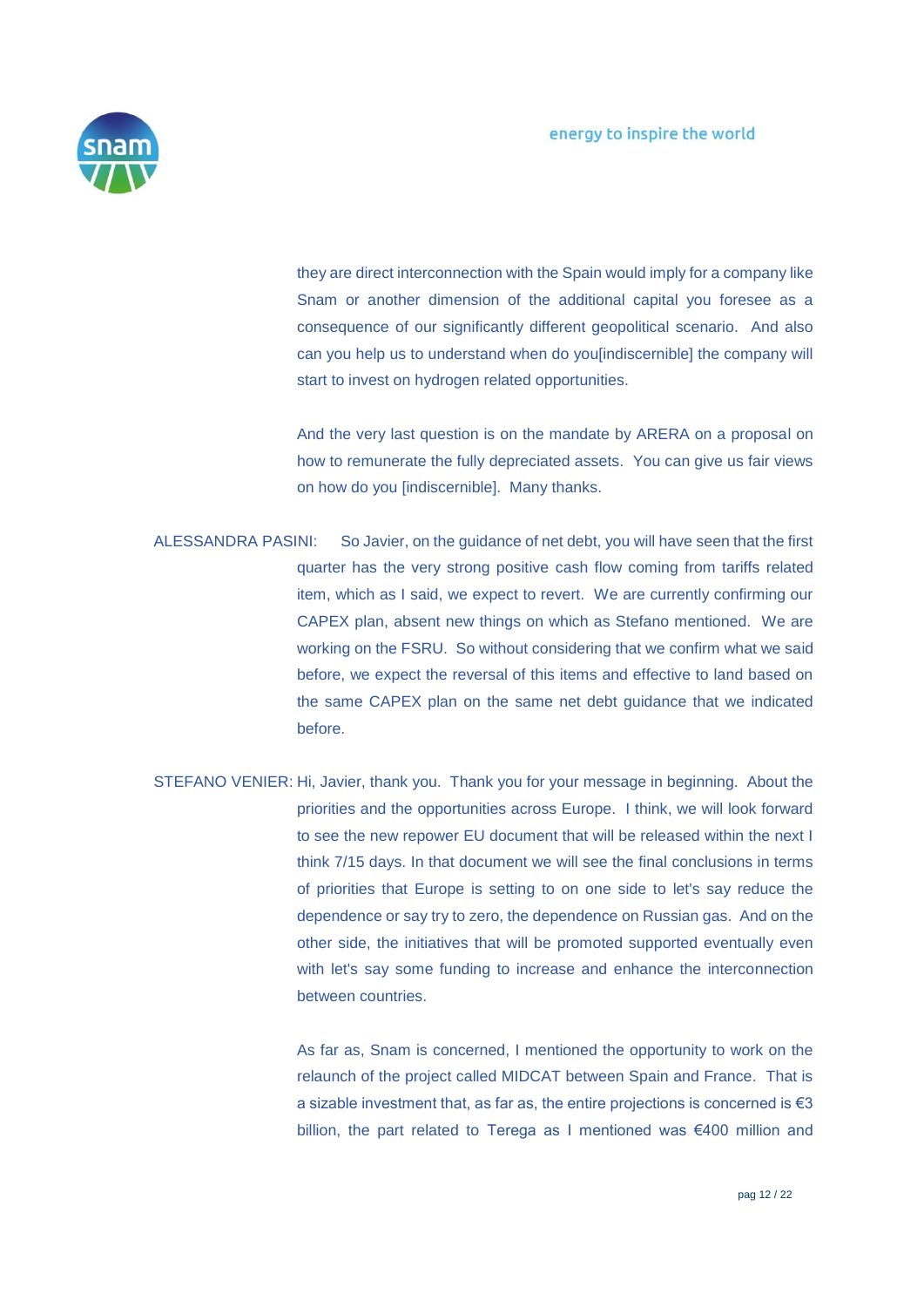

therefore it's sizable opportunity we see in the reasonable near future. And I think that the attitude of the government that initially in the past, okay it wasn't…weren't supporting the project now turning especially the Spanish government.

On the other side. I also mentioned the…let's say the demand stream from east that is based on the DESFA developments and the TAP. TAP market test will turn out with the final results by year-end. And this will guarantee a 2-step development. First step to increase and to enhance by 20%, 25% the capacity of the network and then by 100% of capacity within the next 4 to 5 years eventually, and the total investment for step 2 is €1 billion and of course, we are going to participate for the stake we have.

The third, let me say is more within the country, because with this swing in the different flows of gas. Of course, we will in the next month review the scheduled plan for investments to refocus priorities to support this change in the Italian flows and as we said in a more detailed focus what could be the opportunities to let's say strengthen the export or the reverse flow chances.

Yes, about the hydrogen gas, of course, we are progressing. The strategy is one that has been set in the recent past. About the opportunities or if I got your question extra return for investments in the hydrogen area, this is a discussion that is still ongoing. We do expect on the basis of, let's say, the decision that has been taken in Germany that there is ground for supporting this kind of request with the national authorities. But to be frank, we don't have any decision that we expect to get soon on that side.

JAVIER SUAREZ: And on the fully depreciated assets and the regulations for them.

STEFANO VENIER: As Alessandra said, I mean, we had this document that is expected on which we should, let's say, reply by September. So there is a reasonable timeframe to see the final decisions by the authority by the end of the year.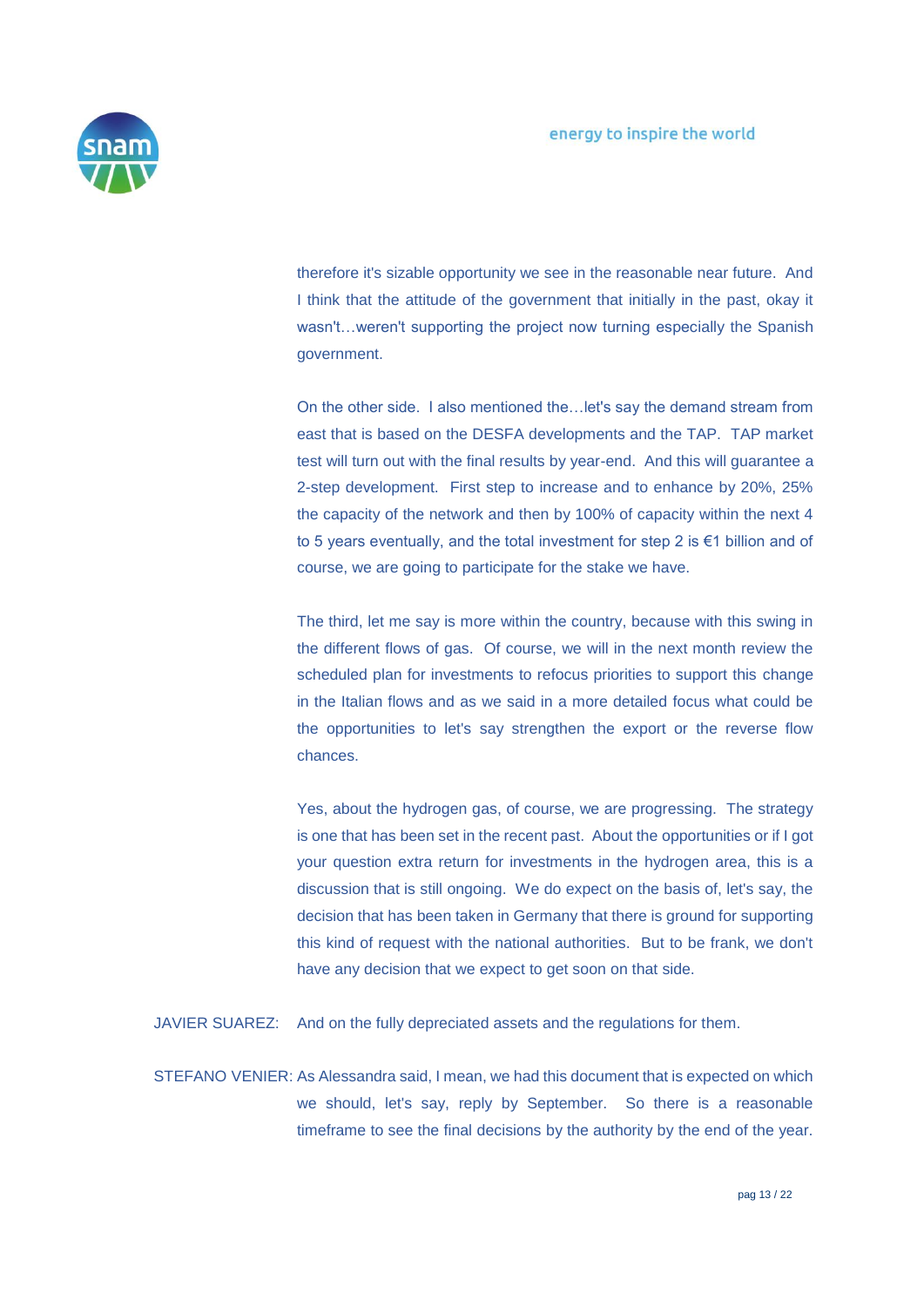

And we reasonably expect…we have the expectation to see the new system applied from 2023. Of course, this is our expectation. I think that the timing allows to, let's say, underpin this expectation.

- JAVIER SUAREZ: Okay. Many thanks.
- OPERATOR: The next question is from Roberto Ranieri with Intesa Sanpaolo. Please go ahead.
- ROBERTO RANIERI: Yes, good afternoon everyone and congratulations Stefano for the appointment. I have 2 questions, please. The first one is on the energy transition projects. Could you please give us an update on the biomethane plants? How they are now your projects in the biomethane business are proceeding if at the moment there would be or there are already new authorization procedures expediting the construction of this project?

And one more question on the energy transition. Are you also considering in your future also projects in the circular economy like using…producing gas from waste, which probably is very familiar as opposed it's very familiar to you in the previous…during the previous experience.

My last question is on the gas sourcing. You mentioned the projects…the offshore projects, you know, presentation offshore project from Spain to Italy, I am wondering if this is economically viable and…or other alternatives such as offshore pipelines through using Terega…your participation in Terega so Spain to Italy from north, could be an additional option or not necessarily competing with the option. Thank you very much.

STEFANO VENIER: Okay. Just back to your first question about the developments on the biomethane activities. First of all, let me say that we have 18 megawatt of capacity that is in operation and We have 10 megawatt that is under construction. Of course, the speed up in those developments depends on the release…the final release on the new, let's say, decree that has to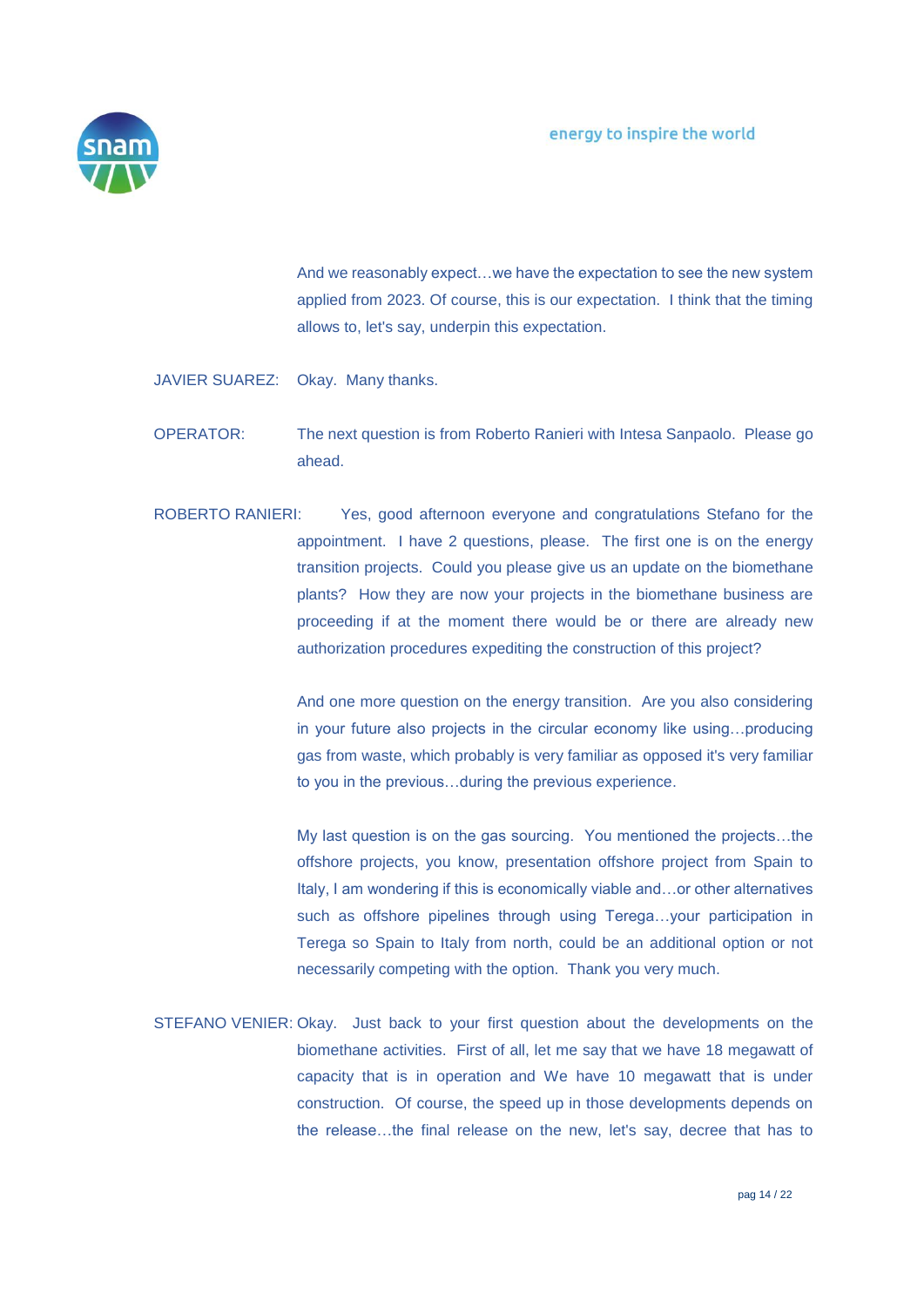

regulate incentives for this kind of production. As you probably know the draft of this new decree has been sent to the Ukraine commission at the end of February and the Italian government is still waiting for a feedback from the European commission. Of course, given also the new targets that is empowering you is going to set on the biomethane production on European basis. I do expect this new decree will be on air by maximum a month or something like that.

Included in that decree, there are also…there are rumors that there will be a sort of an extension of the existing incentive scheme by 12 months. That will be extremely positive for those assets that are presently under construction. So I think that further, let's say, projects will be kicked off after the review of this new decree that, of course, are fundamental to guarantee an adequate return on those kind of investments.

As far as extending the production of biomethane from waste…as a matter of fact, we do…already do that in the sense that part of the assets are produced biomethane through the fermentation of the organic part of the waste, specifically the 2 assets that we recently bought from Asia in the overall transaction that was mentioned before are fully dedicated or are fully fed with organic waste. So therefore, we are on the same field already.

About your general question on the…if I got it correctly, the competitiveness of a possible interconnection between Spain and Italy with respect to other possible interconnection that could put it in, let's say…that could let's say link directly Italy with France, let me say, it's a prefeasibility study. Of course, the basic…the economic rationale and strategic rationale behind this prefeasibility is based on the fact that Spain as you know a huge capacity…unused capacity of LNG and therefore, this could be, let's say, a mean for connecting directly that capacity to the Italian market with the perspective of exporting towards Central Europe this additional kind of flows. Of course, there can be, let's say, alternatives as anytime that we will examine that the benefit of this say possible project is the magnitude on one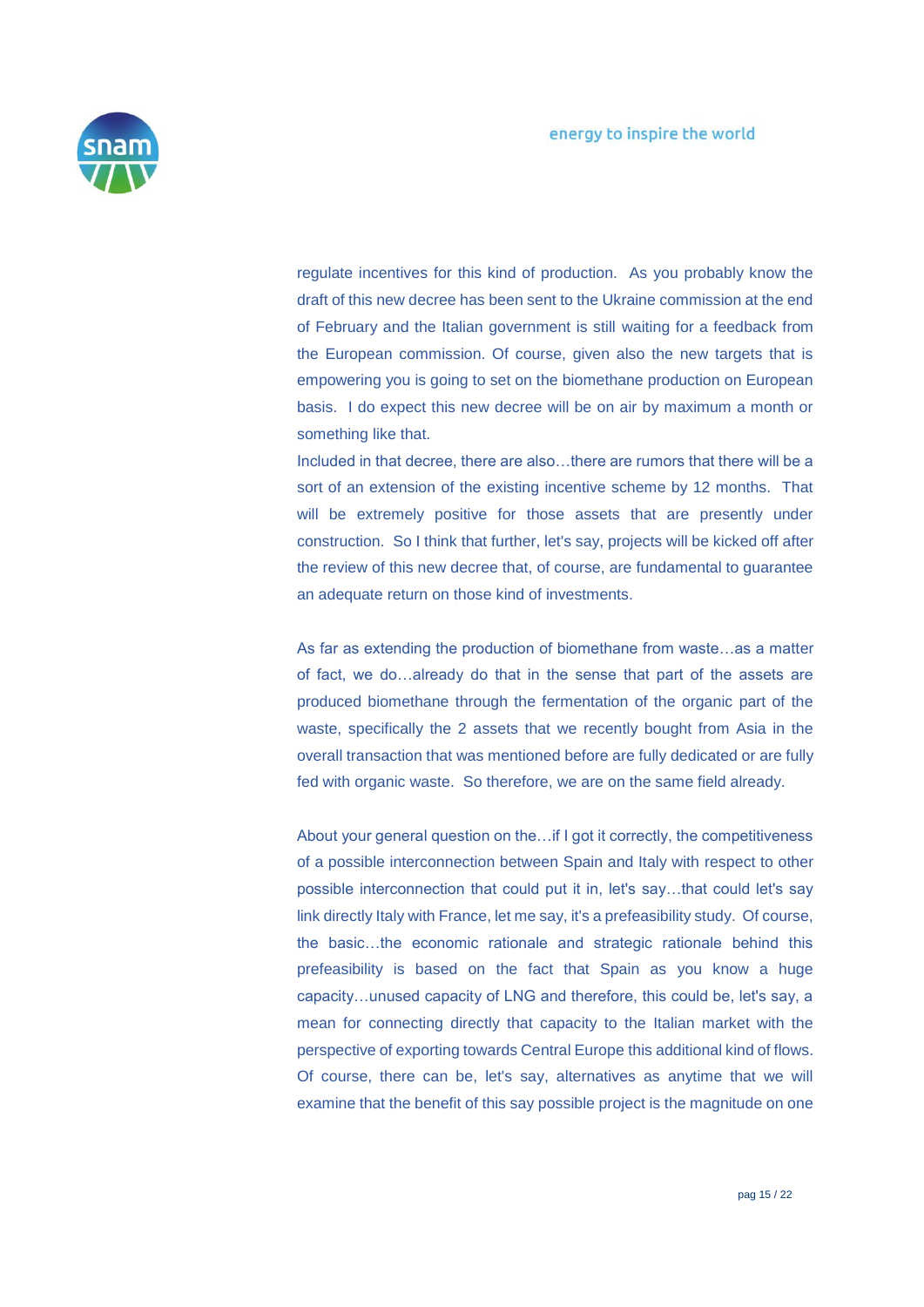

side and the fact that being offshore to certain extent it's easier to be deployed vis-à-vis on ground.

Last point is that makes this idea to have some reasonable ground is the fact that the mid cap interconnection has a total capacity…maximum capacity of 8 bcm that is a small part of the spare capacity that Spain has. Therefore this is the…these are the thoughts we made with Enagás and therefore we decided to make this pre-feasibility that I think not more than 3, 4 months will tell us the key core outcomes that is the first estimate of cost and the technical complexity in delivery this kind of infrastructure.

ROBERTO RANIERI: Thank you, Stefano.

- OPERATOR: The next question is from Bart Kubicki [ph] with Societe Generale. Please go ahead.
- ANALYST: Thank you. Good afternoon. Thank you for the presentation and we join the congratulations. 3 issues I would like to discuss with you. Firstly, on the nonregulated side, you're sort of seems to be finally gaining some momentum in terms of earnings and in terms of revenues. I would like to ask you whether you see any risks, which could actually derail this momentum this year and some companies are mentioning supply chain disruptions in energy efficiency activities for instance or inflationary pressure. That will be one question.

Secondly, on associates, I think Alessandra, you mentioned the €10 million earned by Interconnector is sort of the maximum to be earned, I understand it refers to a quarter which would potentially make €40 million for the year. Consequently, what would your…what would be your estimate for associate contribution for this year providing interconnectors good performance continues, and TAG is not impacted by the ongoing situation.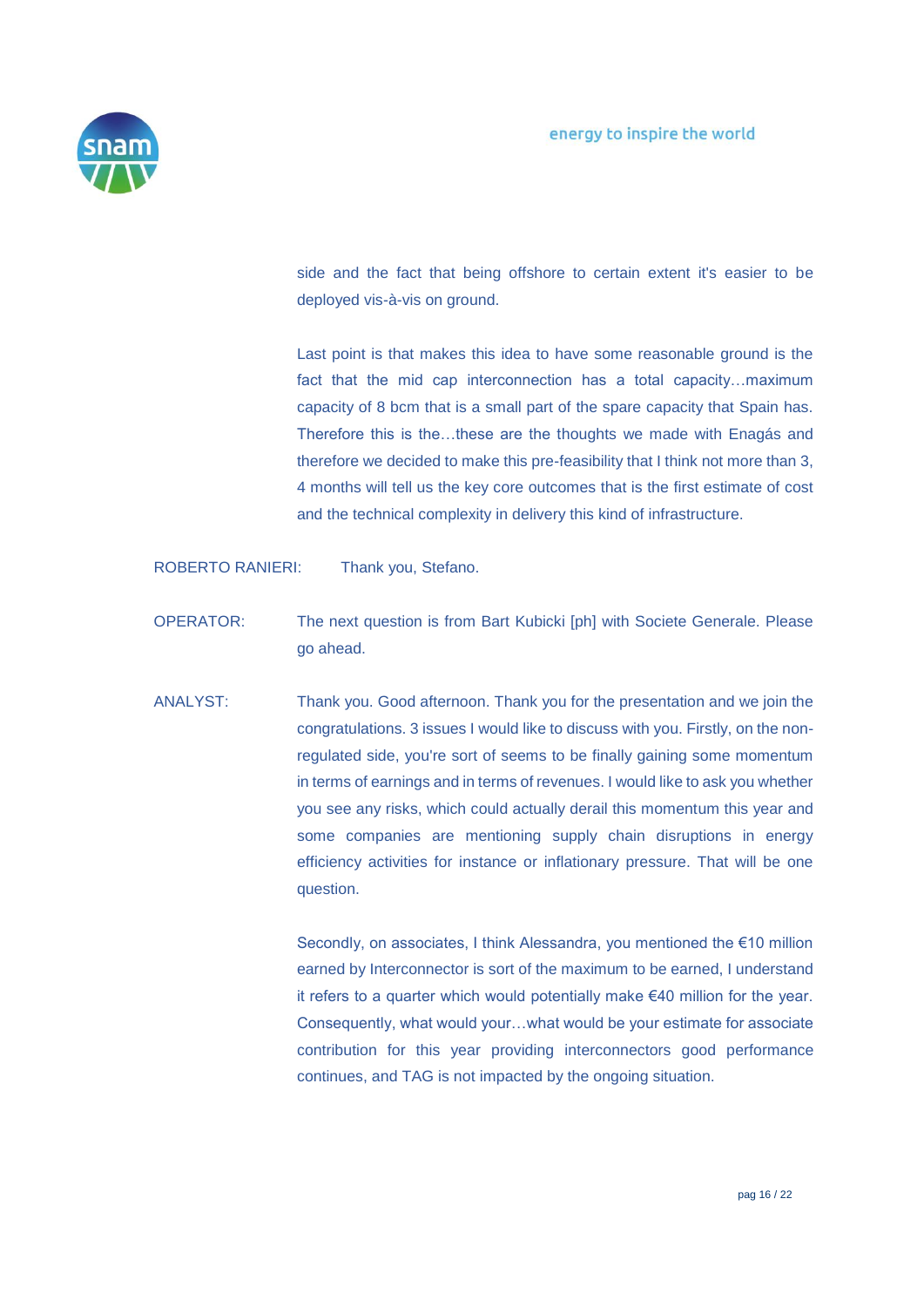

And lastly, pure curiosity you have 4.5 bcm of strategic storage. You also have a line on your balance sheet which refers to strategic gas storage €360 million. I just wonder I mean, if we look at those storage…strategic storage is it full or what is that…what is the level of being full? And as a result, what could…what actually…what needs to happen for the strategic storage to be withdrawn? And if something like that happens, is it actually [indiscernible] with strategic storage. So consequently, this is sold on the market at what prices you can realize some gains versus the book value of the storage we can see on your balance sheet, how would it work? Thank you.

ALESSANDRA PASINI: On the non-regulated side, just picking up on what Stefano was saying before, clearly, there is some momentum and the speed at which we will continue to progress will be a function of how quickly there will be clarity on the new decree particular in the biomethane on one side. On the other side, it is indeed true that we are seeing a slowdown on the supply of certain materials. But we do expect the sign of growth that we are seeing in the first quarter to continue for the rest of the year. So we expect more or less to keep the same pace. So you have seen it's a €4 million EBITDA contribution. I think a good assumption is to assume that the other 3 quarters that are left will be similar in this regard.

> When it comes to interconnector UK, the mechanics of revenue recognition based on the way the system works, and does envisage cap. So ultimately, we are unfortunately for us and for the other shareholders of interconnector UK, we are not going to say it simply multiplied by 4. We expect the overall contribution to continue to increase but marginally through the year. Given you an overall indication last year, we ended up with 220 on the international side of contribution from our associates. We are targeting slightly less of that as a combination of the usual decline that we expect or expect a decline with assets like DESFA, as well as, with TAG, which will be compensated by the strong performance of interconnector a flat performance of TAG and a flat performance of our ADNOC stake.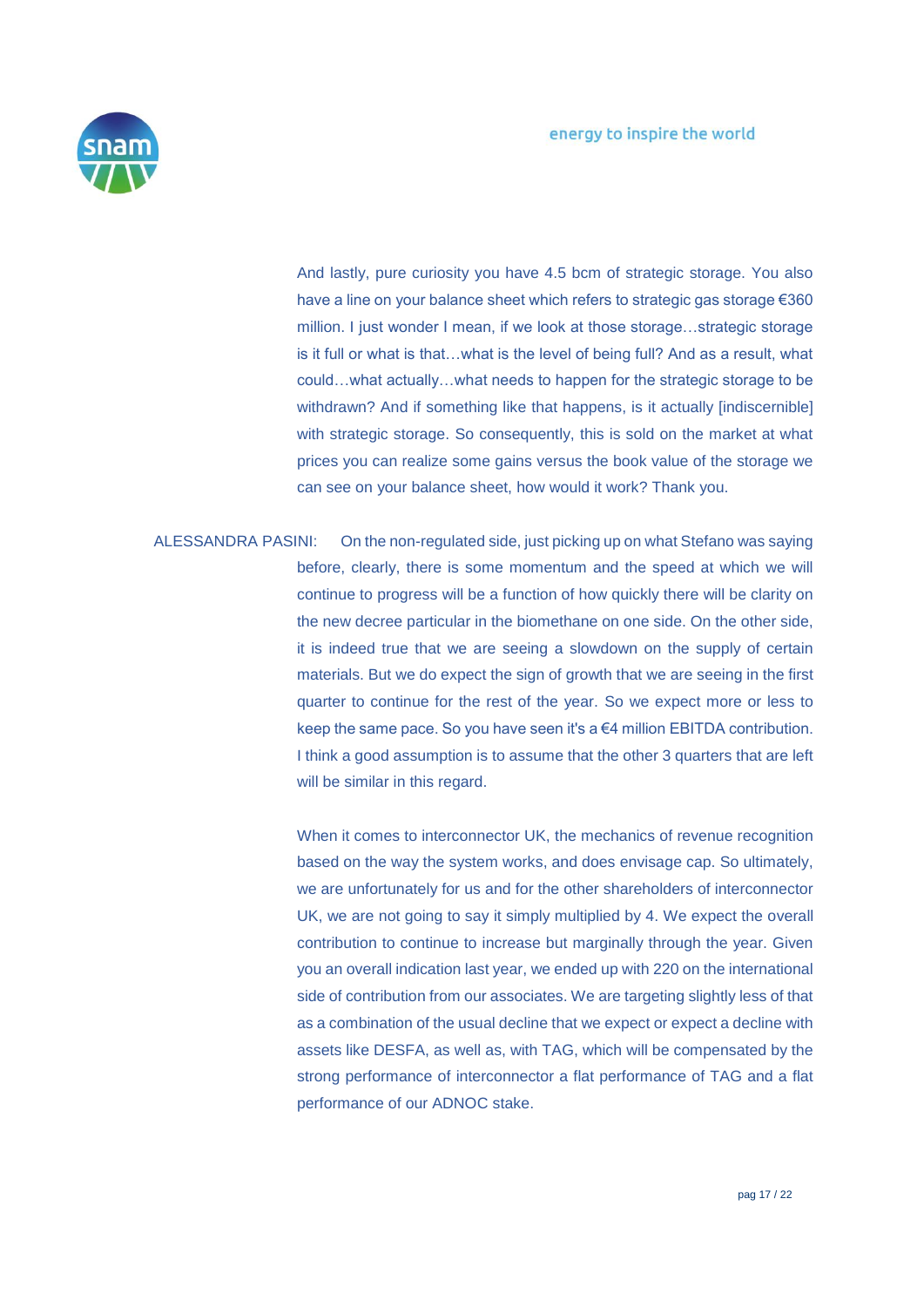

And depending on when actually the closing will occur on our Trasmed asset, we may have some contribution kicking in. So we're currently targeting the last couple of months of the year. But we clearly do not control the timing of the CPEs that will determine the inclusion our perimeter of corridors. So call it roughly speaking a €10 million less than last year a combination of these effects that we commended.

When it comes to the storage, it's storage. So it's actually something that can be part of the system equally, it's around 4.5 bcm of volumes related to that and it's something that is called strategic because if needed, it can be part of the volumes that we make available to the system clearly depending on which part of the year we are, the extraction of those volumes can be more or less complicated i.e. they may require more intervention from our compressor unit to help the extraction i.e. as storage works with pressure. When pressures goes down and the operating performance, you will need to apply the compressor unit to actually extract it, but it's gap that can be made available…

- OPERATOR: Excuse me. This is the operator. Mr. Venier you can please go ahead.
- STEFANO VENIER: Okay. I do apologize we had…since we had a technical problem we have...we were put off line. So now we are back. I don't know if there is any additional question for myself and Alessandra. Please go ahead.
- OPERATOR: Mr. Kubicki, your line is open. If you had an additional question.
- ANALYST: I apologize because on the storage site, we only I think... I only heard about the compression unit working harder but then it was interrupted. So maybe if Alessandra you can actually sort of…
- ALESSANDRA PASINI: Yes, so what I said is…just to recap, what I said is, it's approximately 4.5 bcm. It's part of our regulated asset base, so it's a Snam asset. Therefore it's remunerated under the current regulation and it can be made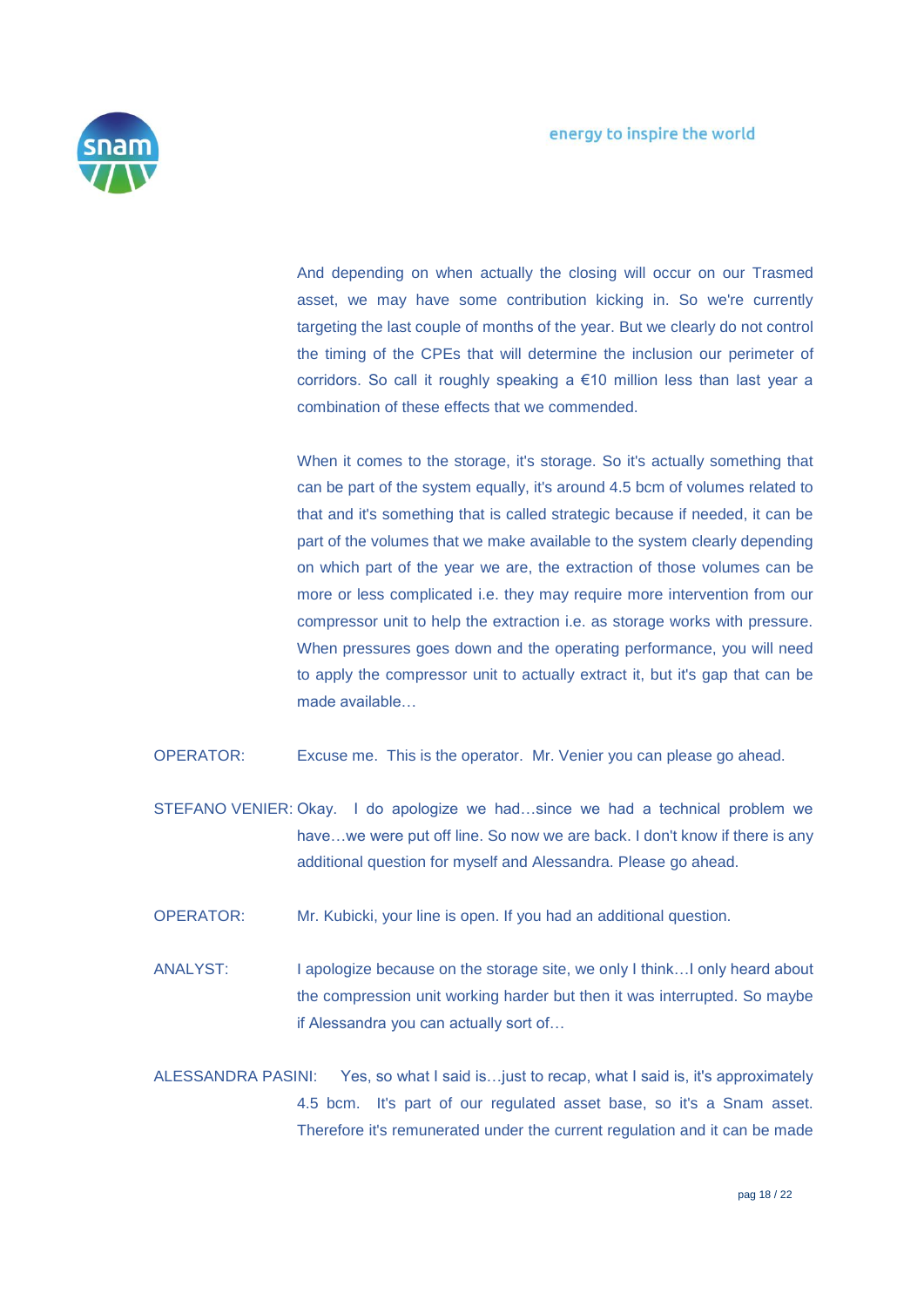

available to the system when needed. I was simply saying that depending when you actually need if you have exhausted the rest of your volumes in the storage, it would just be…it would require mechanical support to be extracted as the pressure would be low. That's in a short…shorter version what I said before.

ANALYST: Okay. And do you own this just sitting in those strategic storage or not given the…given the balance sheet?

ALESSANDRA PASINI: It is part of our RAB. So, yes, we do own it.

- ANALYST: So as is part of RAB, can you earn actually on that, should it be extracted?
- ALESSANDRA PASINI: It's part of our RAB. So it's remunerated. So, yes, we do earn it, just to make it available when needed to the system.
- ANALYST: Okay. Thank you.
- OPERATOR: The next question is from Stefano Gamberini with Equita SIM. Please go ahead.
- STEFANO GAMBERINI: Good afternoon everybody and welcome to Stefano also from my side and sincere good luck for this new professional challenge. I have 3 questions also from my side, the first regarding the €3 billion project for the hydrogen backbone. Does it include in the 10 year energy plan submitted to ARERA, and do you have some feedbacks on this or not? You said we expect [indiscernible] plan, but on the side, what are the first reactions in Italy on this…on this topic?

The second regarding also this 10 year plan. You underline that the gas flow from tap could double. So, in this case, the strengthening of the Adriatic backbone that is forecast after 2030, and if I'm not wrong, it count around €24 billion could be going forward due to the additional flows from the South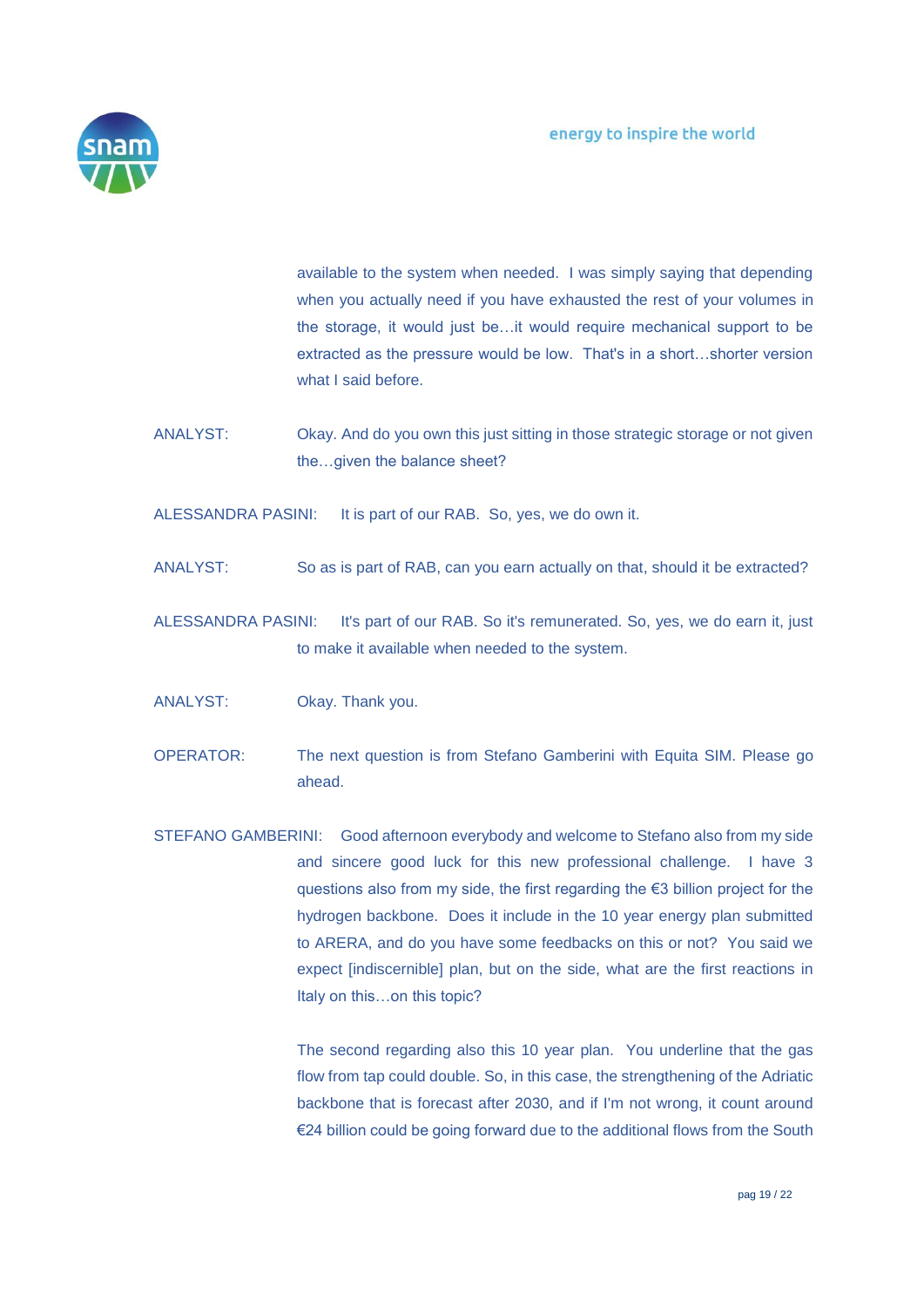

of Italy. The second topic was regarding the 2 floaters. Probably I lost the answer. But when these could arrive, do you know what are the total investment, and are this investment going to be included in the…in the RAB?

And the final one is regarding this storage. You said that there are a lot of opportunities in the sector that could arise in your view. You have 1.2 billion of CAPEX in the storage in the Business Plan? Do you see some opportunities also in this sector? And could this be exploited in the forthcoming years? Many thanks? Could you hear me? Hello?

STEFANO VENIER: Yes, we could, we could hear you…

STEFANO GAMBERINI: I am sorry.

STEFANO VENIER: I was just collecting the information about your first question that is…that is regarding the project of the hydrogen backbone that has been included in the10 year Investment Plan that has been submitted to the ARERA. As you know is the…under the consulting phase, and we don't have any feedback yet. I think it's going to be well received also because…should be well received also because the new RePowerEU program has reason again the total target for hydrogen volumes by 2030 and going forward. Therefore, for reaching those kind of volumes, you need to have larger backbones and infrastructure to, let's say, ship the…the hydrogen from North…from South to North and from North to Central Europe.

> About the Adriatic project, of course when I was saying that in the next month, according to the finalization of the FSRU deals, and other changes that happened…that will happen on the flows. We will review the schedule of investments and the Adriatic pipeline, it's going to be one of those major investment that will be scrutinized more carefully to understand whether and when could make sense to anticipate that kind of investment. Of course, again the RePowerEU document will be fundamental to understand if any kind of financial support will be dedicated to those kind of strategic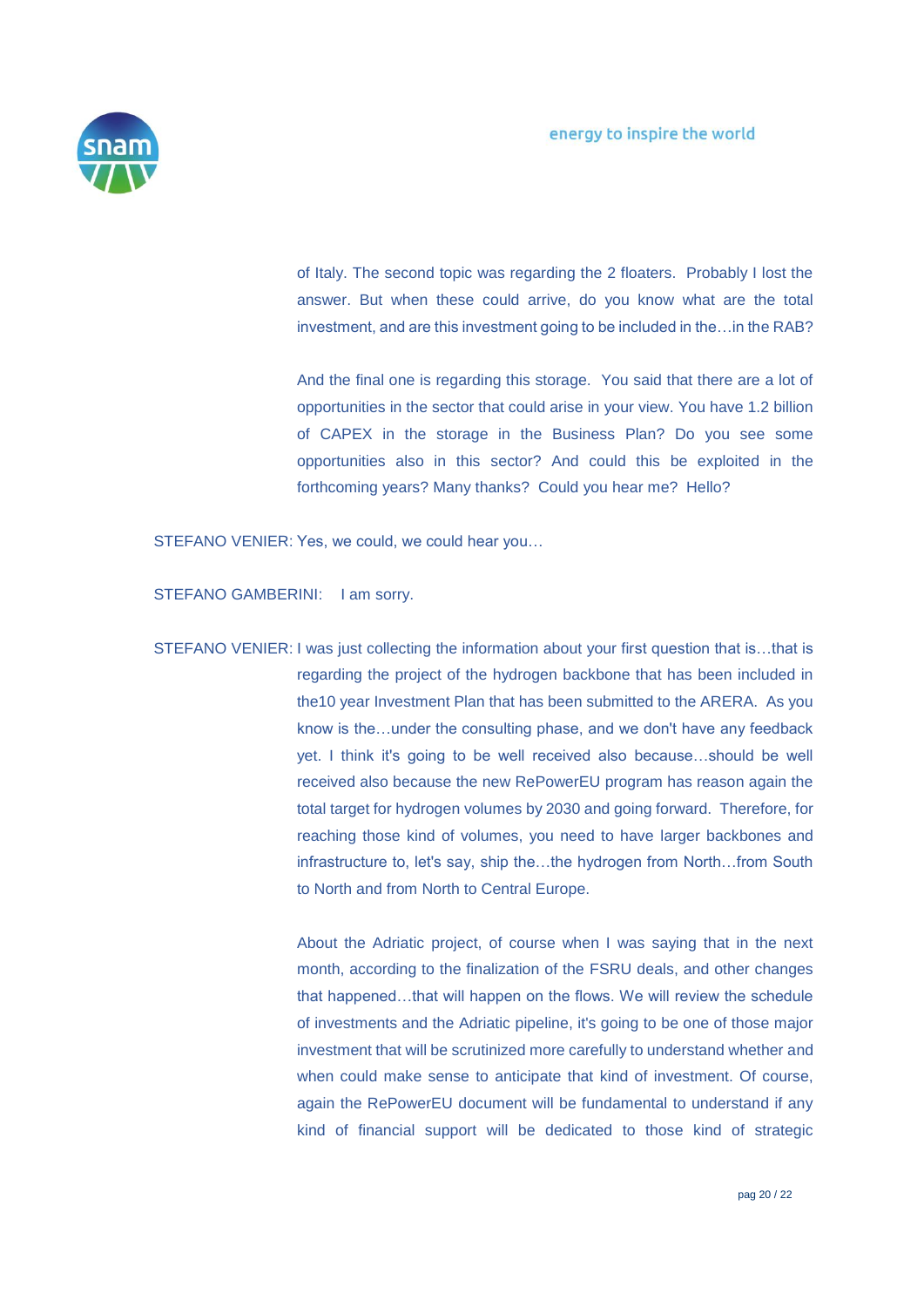

investments that, by the way, would represent a pillar for the, say, stepping forward an Italian hub for gas for export towards Central Europe.

About the floating vessels, the FSRU, of course, one…one of the points…one of the question was when we will finalize those transactions. Of course, as I told you, we are under, let's say, exclusive negotiation with one of the vessels that we expect to end by the next weeks, and the second will come just afterwards.

Again, to understand the mechanism to regulate this vessel, we…we are looking forward to see the new decree that the government should release in the next days, that will be again fundamental to…let's say, understand how will be managed.

In terms of storage opportunities, I think, are those that were listed in the presentation of the Business Plan. Nothing has changed significantly on that side. As you know, storage…the development of new storage facility takes time, therefore need to be planned fairly in advance. And I think that reviewing the Business Plan, as I did with the team in the last days, those are the opportunities that are still on table.

STEFANO GAMBERINI: Many thanks.

- OPERATOR: The next question is from Jose Ruiz with Barclays. Please go ahead.
- JOSE RUIZ: Yes, good afternoon. Just one question left from my side. Can you update us on your intentions of floating De Nora? Thank you.
- ALESSANDRA PASINI: Nothing has changed versus what we told you before. The intention, together with the family are still there. Clearly the market environment it's a bit volatile to say the least. But we are very comforted by the very strong results that De Nora continues to deliver. So, the first thing as an investor in De Nora, we are looking forward to another very strong year in 2022. And